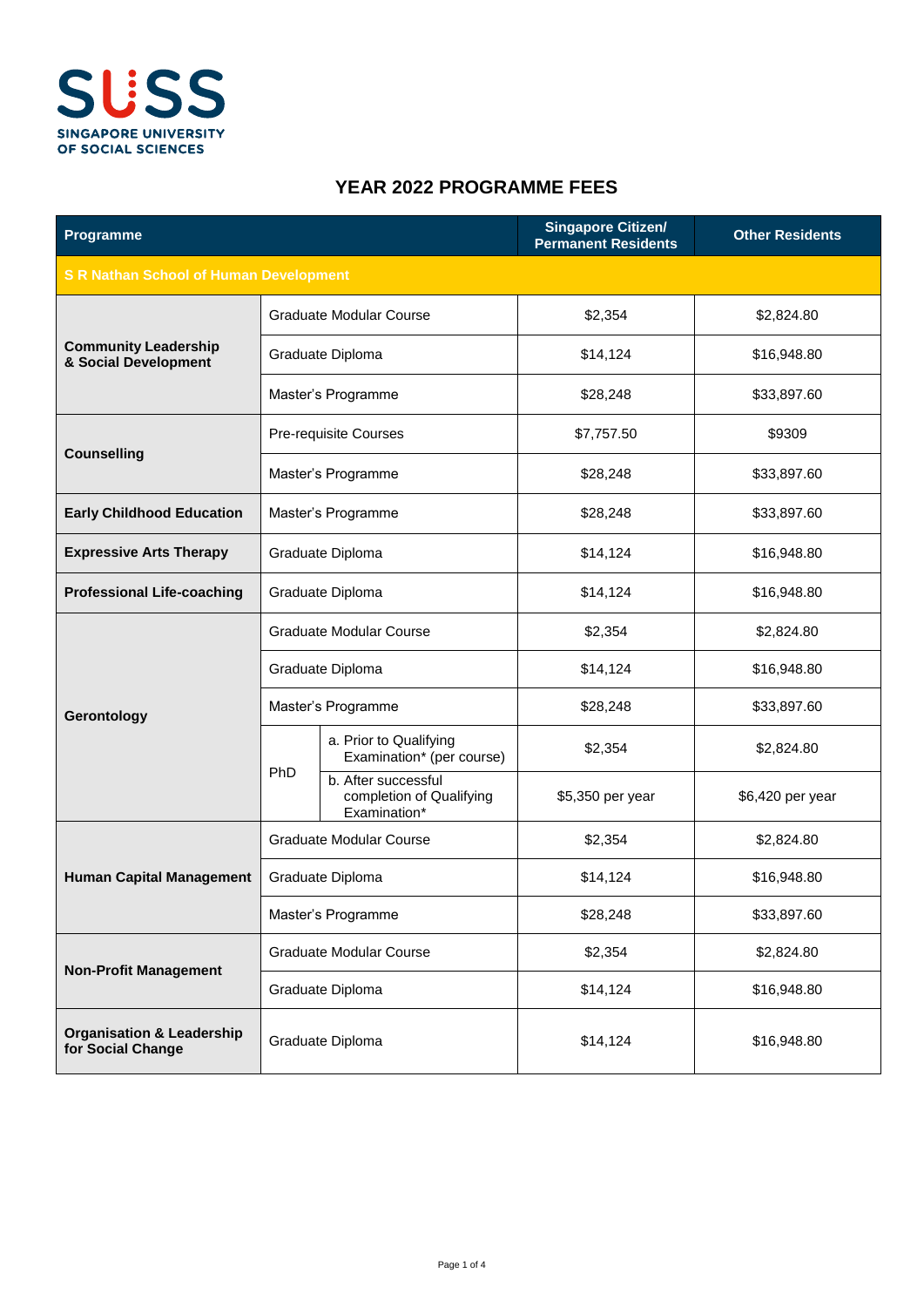

| Programme                                          |                                                                                             | <b>Singapore Citizen/</b><br><b>Permanent Residents</b> | <b>Other Residents</b>                      |  |  |  |
|----------------------------------------------------|---------------------------------------------------------------------------------------------|---------------------------------------------------------|---------------------------------------------|--|--|--|
| <b>S R Nathan School of Human Development</b>      |                                                                                             |                                                         |                                             |  |  |  |
| <b>Social Work</b>                                 | Pre-requisite Courses                                                                       | \$5,403.50                                              | \$6,484.20                                  |  |  |  |
|                                                    | Graduate Diploma                                                                            | \$14,124                                                | \$16,948.80                                 |  |  |  |
|                                                    | Master's Programme                                                                          | \$28,248                                                | \$33,897.60                                 |  |  |  |
| <b>Systemic Therapy</b>                            | Graduate Diploma                                                                            | \$14,124                                                | \$16,948.80                                 |  |  |  |
| <b>Youth Work</b>                                  | Graduate Diploma                                                                            | \$14,124                                                | \$16,948.80                                 |  |  |  |
| <b>School of Business</b>                          |                                                                                             |                                                         |                                             |  |  |  |
| <b>Analytics and Visualisation</b>                 | <b>Graduate Modular Course</b>                                                              | \$2,354                                                 | \$2,824.80                                  |  |  |  |
|                                                    | Graduate Diploma                                                                            | \$14,124                                                | \$16,948.80                                 |  |  |  |
| <b>Compliance</b>                                  | <b>Graduate Modular Course</b>                                                              | \$2,354                                                 | \$2,824.80                                  |  |  |  |
| <b>Digital Marketing</b>                           | Graduate Modular Course                                                                     | \$2,354<br>\$1,177 (for 2.5cu course)                   | \$2,824.80<br>\$1,412.40 (for 2.5cu course) |  |  |  |
|                                                    | Graduate Diploma                                                                            | \$14,124                                                | \$16,948.80                                 |  |  |  |
|                                                    | Master's Programme                                                                          | \$28,248                                                | \$33,897.60                                 |  |  |  |
| <b>Doctor of Business</b><br><b>Administration</b> | Course Fee <sup>1</sup>                                                                     | \$51,360                                                | \$61,632                                    |  |  |  |
|                                                    | Dissertation Fee <sup>2</sup>                                                               | \$28,890                                                | \$34,668                                    |  |  |  |
|                                                    | Programme Retention Fee <sup>3</sup>                                                        | \$2,675 per semester                                    | \$3,210 per semester                        |  |  |  |
| <b>Finance</b>                                     | Master's Programme                                                                          | \$28,248                                                | \$33,897.60                                 |  |  |  |
| <b>Financial Technology</b>                        | <b>Graduate Modular Course</b>                                                              | \$2,354<br>\$1,177 (for 2.5cu course)                   | \$2,824.80<br>\$1,412.40 (for 2.5cu course) |  |  |  |
|                                                    | Graduate Diploma                                                                            | \$14,124                                                | \$16,948.80                                 |  |  |  |
| IP and Innovation<br><b>Management</b>             | Master's Programme                                                                          | \$38,520                                                | \$46,224                                    |  |  |  |
|                                                    | Graduate Diploma in IP and<br>Innovation Management with<br>specialisation in IP Management | \$19,260                                                | \$23,112                                    |  |  |  |
|                                                    | Graduate Diploma in IP and<br>Innovation Management with<br>specialisation in Patent Agency | \$22,470                                                | \$26,964                                    |  |  |  |
| <b>Management</b>                                  | Graduate Diploma                                                                            | \$14,124                                                | \$16,948.80                                 |  |  |  |
|                                                    | Master's Programme                                                                          | \$28,248                                                | \$33,897.60                                 |  |  |  |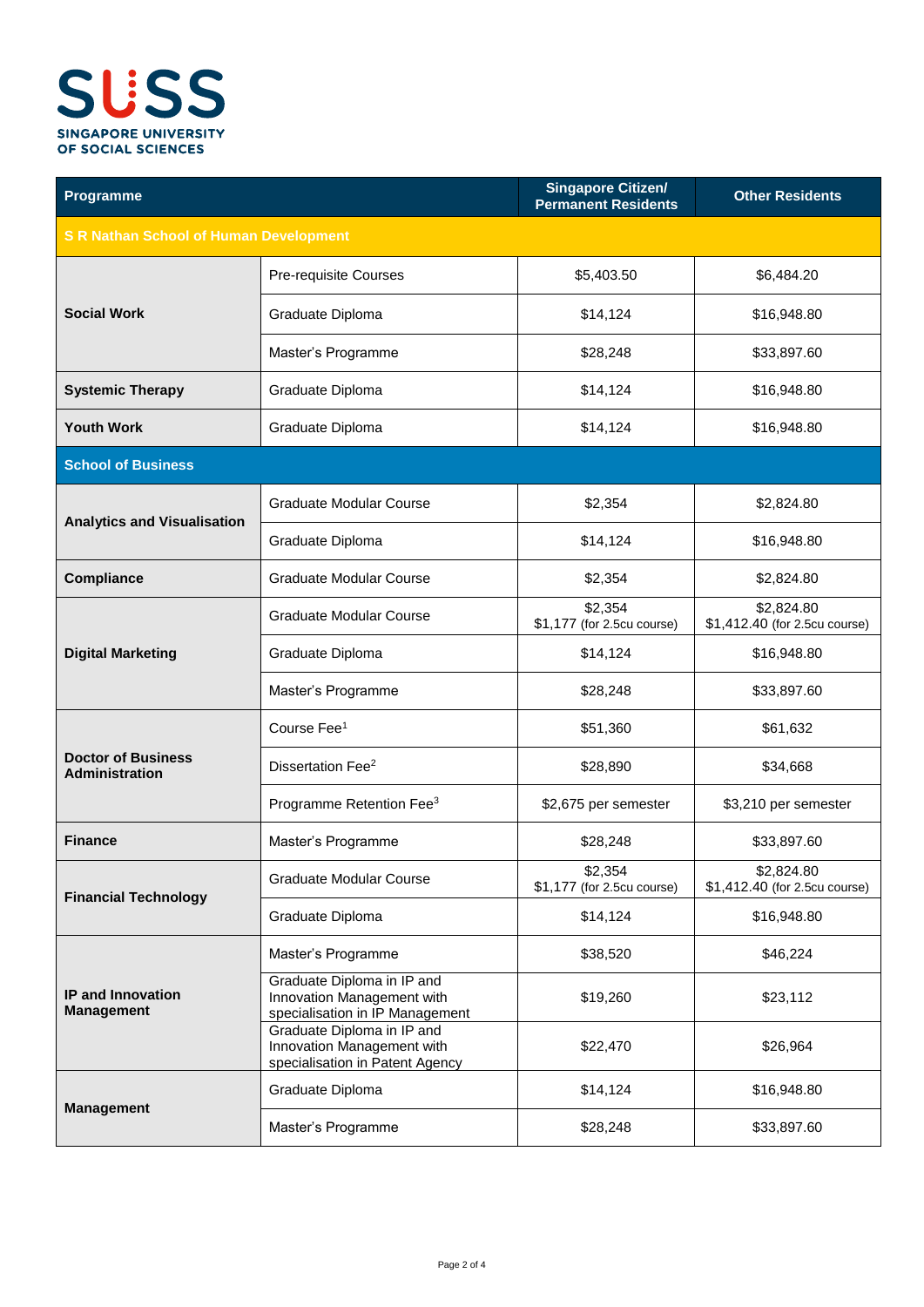

| Programme                                              |                                | <b>Singapore Citizen/</b><br><b>Permanent Residents</b>                  | <b>Other Residents</b> |                      |  |  |
|--------------------------------------------------------|--------------------------------|--------------------------------------------------------------------------|------------------------|----------------------|--|--|
| <b>School of Humanities &amp; Behavioural Sciences</b> |                                |                                                                          |                        |                      |  |  |
|                                                        | Graduate Modular Course        |                                                                          | \$2,354                | \$2,824.80           |  |  |
| <b>Applied Linguistics</b><br>(TESOL)                  | Master's Programme             |                                                                          | \$28,248               | \$33,897.60          |  |  |
|                                                        | Graduate Diploma               |                                                                          | \$14,124               | \$16,948.80          |  |  |
| <b>Social Sciences</b>                                 | Master's Programme             |                                                                          | \$28,248               | \$33,897.60          |  |  |
| <b>Translation and</b><br><b>Technology</b>            | Graduate Diploma               |                                                                          | \$14,124               | \$16,948.80          |  |  |
| <b>Forensic Psychology</b>                             | Graduate Diploma               |                                                                          | \$14,124               | \$16,948.80          |  |  |
| <b>Organisational Psychology</b>                       | Graduate Diploma               |                                                                          | \$14,124               | \$16,948.80          |  |  |
|                                                        | Pre-requisite Courses          |                                                                          | \$11,794.61            | \$14,153.53          |  |  |
| <b>Psychology</b>                                      | Master's Programme             |                                                                          | \$28,248               | \$33,897.60          |  |  |
| <b>School of Law</b>                                   |                                |                                                                          |                        |                      |  |  |
|                                                        | <b>Graduate Modular Course</b> |                                                                          | \$2,354                | \$2,824.80           |  |  |
| <b>Taxation</b>                                        | Graduate Diploma               |                                                                          | \$14,124               | \$16,948.80          |  |  |
|                                                        | Master's Programme             |                                                                          | \$28,248               | \$33,897.60          |  |  |
| <b>School of Science &amp; Technology</b>              |                                |                                                                          |                        |                      |  |  |
| <b>Facilities Management</b>                           | <b>Graduate Modular Course</b> |                                                                          | \$2,354                | \$2,824.80           |  |  |
|                                                        | Graduate Diploma               |                                                                          | \$14,124               | \$16,948.80          |  |  |
| <b>Project Management</b>                              | Graduate Modular Course        |                                                                          | \$2,354                | \$2,824.80           |  |  |
|                                                        | Graduate Diploma               |                                                                          | \$14,124               | \$16,948.80          |  |  |
| <b>Built Environment</b>                               | Master's Programme             |                                                                          | \$28,248               | \$33,897.60          |  |  |
| <b>Engineering</b>                                     | Master's<br>Programme          | RES courses (per 5 cu)                                                   | \$1,337.50             | \$1,605              |  |  |
|                                                        |                                | Project<br>(After successful<br>completion of Qualifying<br>Examination) | \$5,350 per year       | \$6,420 per year     |  |  |
|                                                        | PhD                            | RES courses (per 5 cu)                                                   | \$1,337.50             | \$1,605              |  |  |
|                                                        |                                | Elective courses (per 5 cu)                                              | $$2,354 - $3,210$      | $$2,824.80 - $3,852$ |  |  |
|                                                        |                                | Project<br>(After successful<br>completion of Qualifying<br>Examination) | \$5,350 per year       | \$6,420 per year     |  |  |